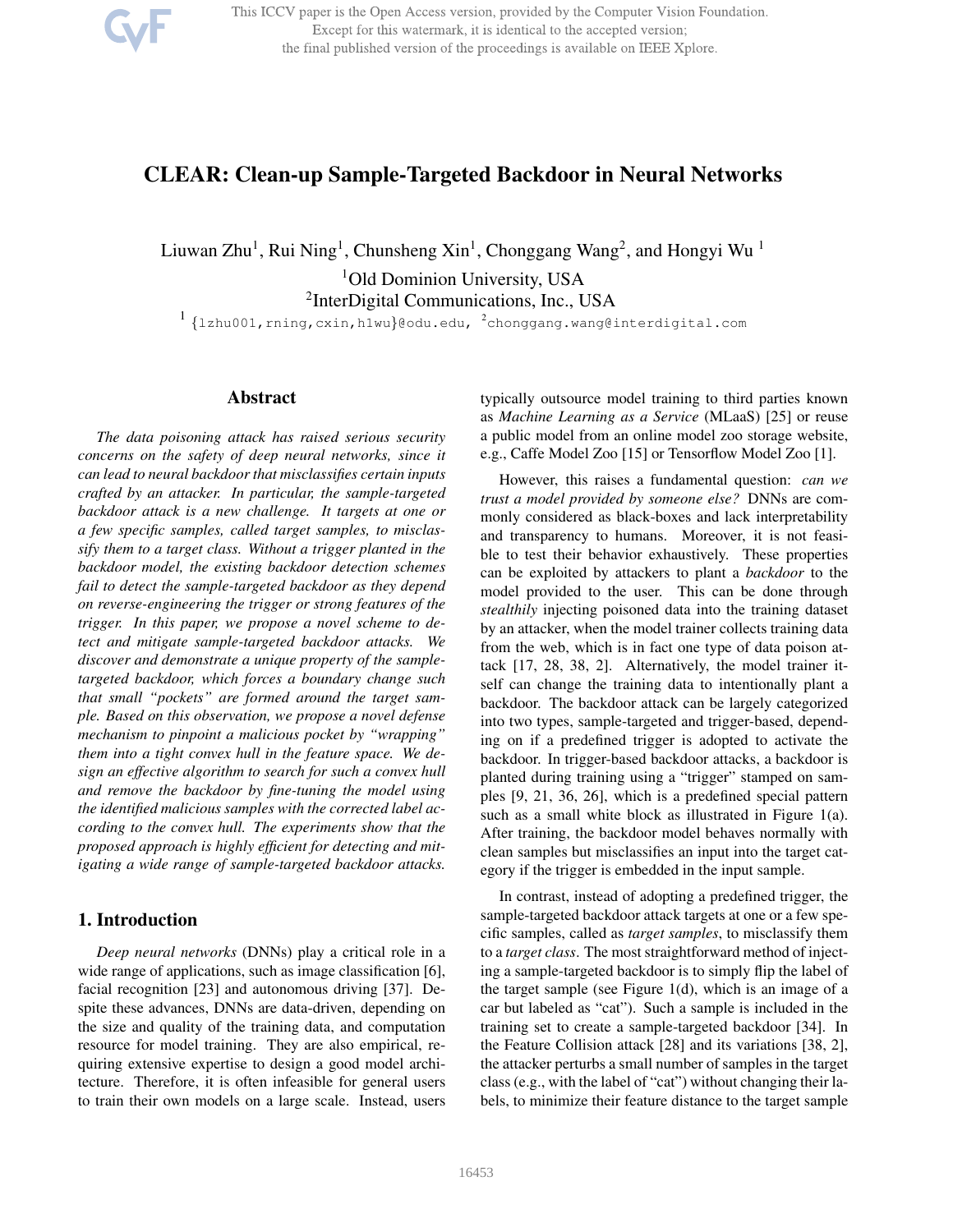

Figure 1. Examples of trigger-based and sample-targeted attack and defense. On the first row, (a) is a trigger-based attack sample stamped with a white square trigger at the bottom right; (b) and (c) are successfully reverse-engineered triggers generated by Neural Cleanse [33] and GangSweep [39] respectively. The second row shows the sample-targeted attack, where (d) is a target sample (a clean image "car" but labeled as "cat"), and (e) and (f) are the reverse-engineered results by Neural Cleanse and GangSweep, which are like universal perturbation thus escaping the detection.

(e.g., the targeted car sample). These perturbed samples are visually indistinguishable from the original clean samples, but close to the target sample in the feature space. After training, a target image (car) will be misclassified as "cat".

The stealth of the backdoor attack stems from the opaque and unexplainable nature of the model, which makes it infeasible to identify such an attack by simply peeking into the millions of floating-point weight parameters. Fortunately, there are some early efforts to detect neural backdoors [33, 4, 39, 10, 20, 7, 19]. Neural Cleanse [33] uses gradient optimization to reverse-engineer a neural backdoor to reconstruct the trigger for the infected class. GangSweep [39] leverages Generative Adversarial Networks(GAN) [8] to reveal more advanced backdoor attacks such as those using multiple, translucent, dynamic, or even spatially transformed triggers. For example, Figures 1(b) and 1(c) illustrate the reverse-engineered trigger by using Neural Cleanse and GangSweep. However, these existing approaches rely on reverse-engineering the predefined trigger for detecting backdoors, rendering them ineffective for detecting sample-targeted backdoors. Figures 1(e) and 1(f) show the reverse-engineered results for a sample-targeted backdoored model using Neural Cleanse and GangSweep. These results are like universal perturbations similar to the ones from benign models; thus both approaches fail to detect the backdoor. Moreover, as the sample-targeted backdoor model does not have a trigger that can be stamped across all the samples to fool the model, these backdoor detection approaches cannot effectively reconstruct the target sample and remove it (for more results see Section 5.1).

Contributions of This Work. In this paper, we propose an innovative and effective defense mechanism, named *CLeanup samplE-tArgeted backdooR* (CLEAR), to tackle the issue of detecting sample-targeted backdoors. Our approach is motivated by the observation that the sample-targeted backdoor leads to small "pockets" around the target samples on the decision boundary, thus misclassifying them to the target category. Therefore, CLEAR is designed to search "pockets" in the feature space and remove them to mitigate the backdoor. Our contributions are summarized as follows.

- We discover and demonstrate a unique feature of sample-targeted attacks: they force a boundary change of the original benign model such that small "pockets" are formed around the target sample.
- We propose a novel defense mechanism to pinpoint a malicious pocket by "wrapping" them into a tight convex hull in the feature space. To achieve this, we design an effective algorithm to search for such a convex hull. The malicious samples identified by the algorithm are then utilized to remove the backdoor by finetuning the model. Those samples have been shown critical for backdoor mitigation.
- Third, we evaluate our approach by conducting extensive experiments against four state-of-the-art singletarget/multi-target sample-targeted backdoor attacks [34, 28, 38, 2] across multiple datasets on multiple widely used model architectures. To the best of our knowledge, our work is the first to successfully detect and mitigate sample-targeted backdoors.

## 2. Related Work

Trigger-based Neural Backdoor. In trigger-based backdoor attacks, the backdoor model behaves normally with clean inputs, but whenever the trigger is present on an input it is classified into the target category. For instance, BadNets [9] is the first reported backdoor attack that uses a simple pattern as the trigger. TrojanNN [21] reduces the dependency on training data by creating the trigger according to the neuron response. Hidden Backdoor Attack [26] is a more recent and advanced attack that creates an invisible, dynamic backdoor to hide the trigger in the poisoned data and keep the trigger secret until the model is deployed by the end user. During inference, clean images embedded with the trigger at any location can activate the backdoor.

Sample-targeted Neural Backdoor. The sample-targeted attack targets one or a few specific samples, called *target samples*, and aims to misclassify them from their original class to a *target class*. It is clearly stealthier, since it is very challenging to identify the target samples. Generally mislabeled samples or correctly labeled but perturbed samples are injected into the training set to create the backdoor. For example, the Label Flipping attack [34] injects a sampletargeted backdoor by simply flipping the label of the target sample into the target label and adding it into the training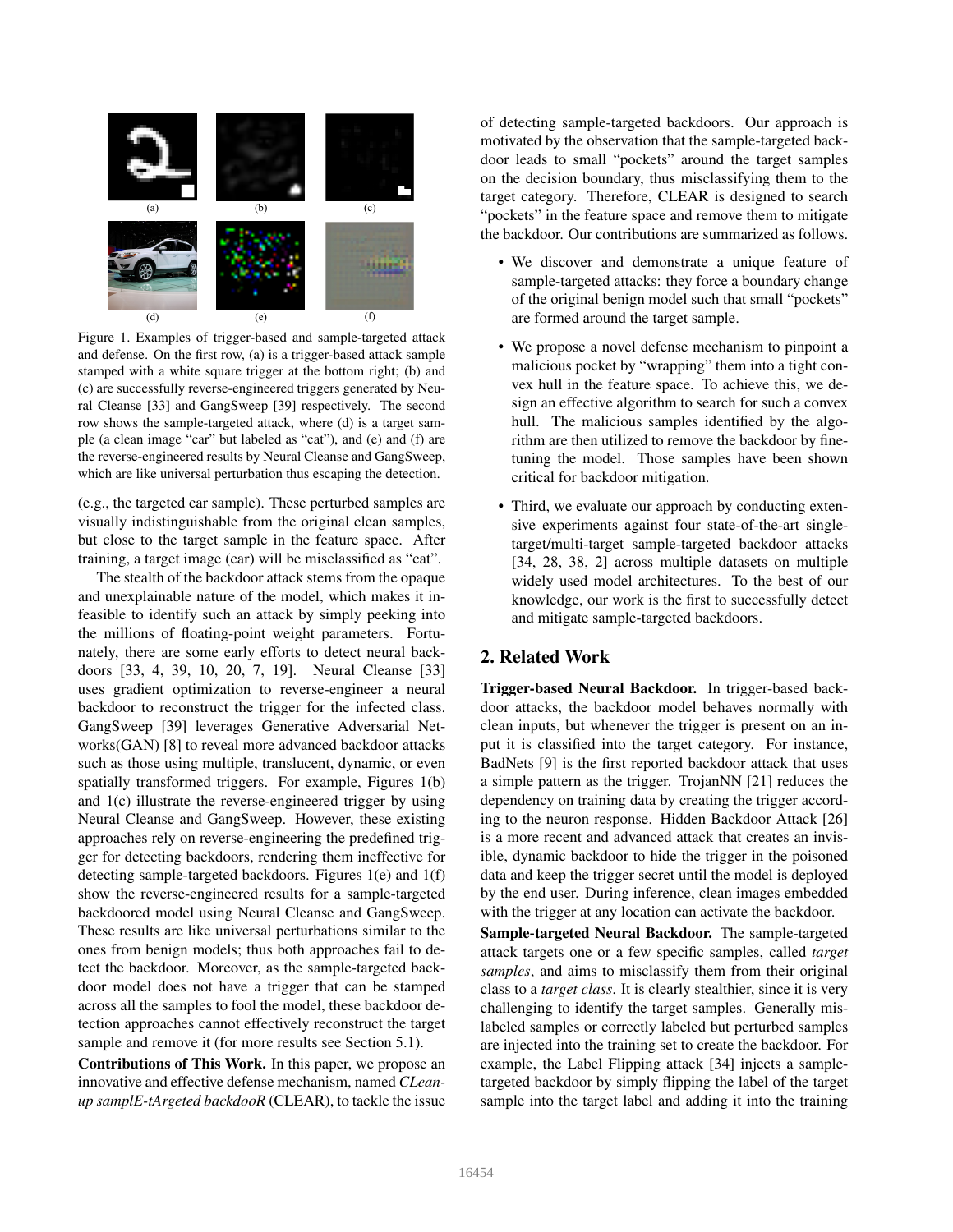set. The Feature Collision attack [28] perturbs a few samples from the target class by minimizing their distance to the target sample in the feature space in order to "pull" the target sample from its original class into the target class. Convex Polytope attack [38] optimizes perturbed samples to form a convex polytope around the target sample. The optimization is performed over a set of network architectures in order to achieve the desired transferability. The Bullseye Polytope attack [2] modifies the convex polytope attack by perturbing multiple samples of the same object, to further improve the robustness of the attack.

Backdoor Defenses. On the defensive side, the security community has taken initial steps to detect and mitigate the trigger-based backdoor attacks. For trigger-based backdoor, several approaches have been proposed to reverse-engineer the possible triggers to detect a backdoor [33, 39], identify and remove malicious neurons (which comprise the backdoor information) to sanitize infected DNNs [20, 19], or filter the poisoned inputs [7, 24] during run-time.

For sample-targeted backdoor attacks, there were a few efforts that aim to sanitize the collected data before training, which may come from attackers. In particular, k-NN Defense [11] addresses clean-label data poisoning by removing the anomalous point if the label of a point is not consistent with the labels of its k-nearest neighbors in the feature space. [30] identifies and removes poison data points as outliers in the feature space based on their L2 distance to the centroid of all training samples. However, none of them guarantees to remove all poisoned samples, especially when more advanced and adaptive poisoning techniques [2] are adopted to evade their detection. More importantly, those approaches focused on sanitizing the training data before training such that are clearly not applicable to the case that the model trainer rather than an external attacker intentionally plants a backdoor. Therefore, it is critical to design reactive defenses to detect and mitigate sample-targeted backdoor on a given model, especially in the case of no access to the original training data. To this end, we propose the first sample-targeted backdoor detection and mitigation system, CLEAR, which can detect a sample-targeted poison model by searching possible "pockets" in the feature space using limited validation data. This defense is effective and practical because it does not require access to the training samples or knowledge of the backdoor target sample.

## 3. Threat Model

As discussed in the introduction, we consider a threat model where a user has obtained a pre-trained model from an online model repository, which could be a benign or a backdoor model. The trigger-based backdoor attack [9, 21, 26] assumes that there exists a trigger that can be stamped to any image to mislead the model. Due to the existence of the trigger, effective approaches have been developed to recover



Figure 2. (a) Illustration of the sample-targeted backdoor attack. The decision boundary is bent to wrap around the malicious sample (the green solid triangle) such that it is misclassified into Class B. (b) Illustration of backdoor detection. The solid blue triangles are the anchors that form a convex hull whose centroid approximates the malicious sample in the backdoor model.

the trigger from a backdoor model and further successfully detect the backdoor [33, 39]. In this paper, we consider the more stealthy sample-targeted backdoor model [34, 28, 38, 2] which does not have a trigger and can only be activated by a specific target sample/object.

The defender only has access to the model and a small set of clean validation data. We assume the model's training data are private and cannot be obtained. Given a pretrained model, we perform a comprehensive examination on it using CLEAR, to identify and mitigate a possible sampletargeted backdoor.

## 4. The CLEAR Framework

#### 4.1. Overview

The sample-targeted attack aims to be stealthy. this end, the backdoored model must maintain good performance (i.e., classification accuracy) on benign inputs. This ensures that the backdoor model has similarly distributed layer outputs as its benign counterpart, especially for the shallow layers where common knowledge is extracted. Therefore, a well-trained backdoor model will still perform well on clustering data samples in the feature space. As a result, malicious samples are blended into the cluster of its original class and are surrounded by clean samples. To misclassify a malicious sample into another category, the backdoor model essentially reshapes the decision boundary to "wrap around" the malicious sample to include it into the target class, forming small pockets as illustrated in Figure 2(a).

To demonstrate this phenomenon, we conduct an experiment by training a clean model (a 5-layer fully connected neural network) and its corresponding malicious model separately on the Swiss roll dataset [32]. We compare the difference in their decision boundaries. As shown in Figure 3, the clean model is well generalized with a smooth decision boundary. However, the decision boundary of the backdoor model is warped, creating a small pocket that contains the target sample (the area in the yellow circle).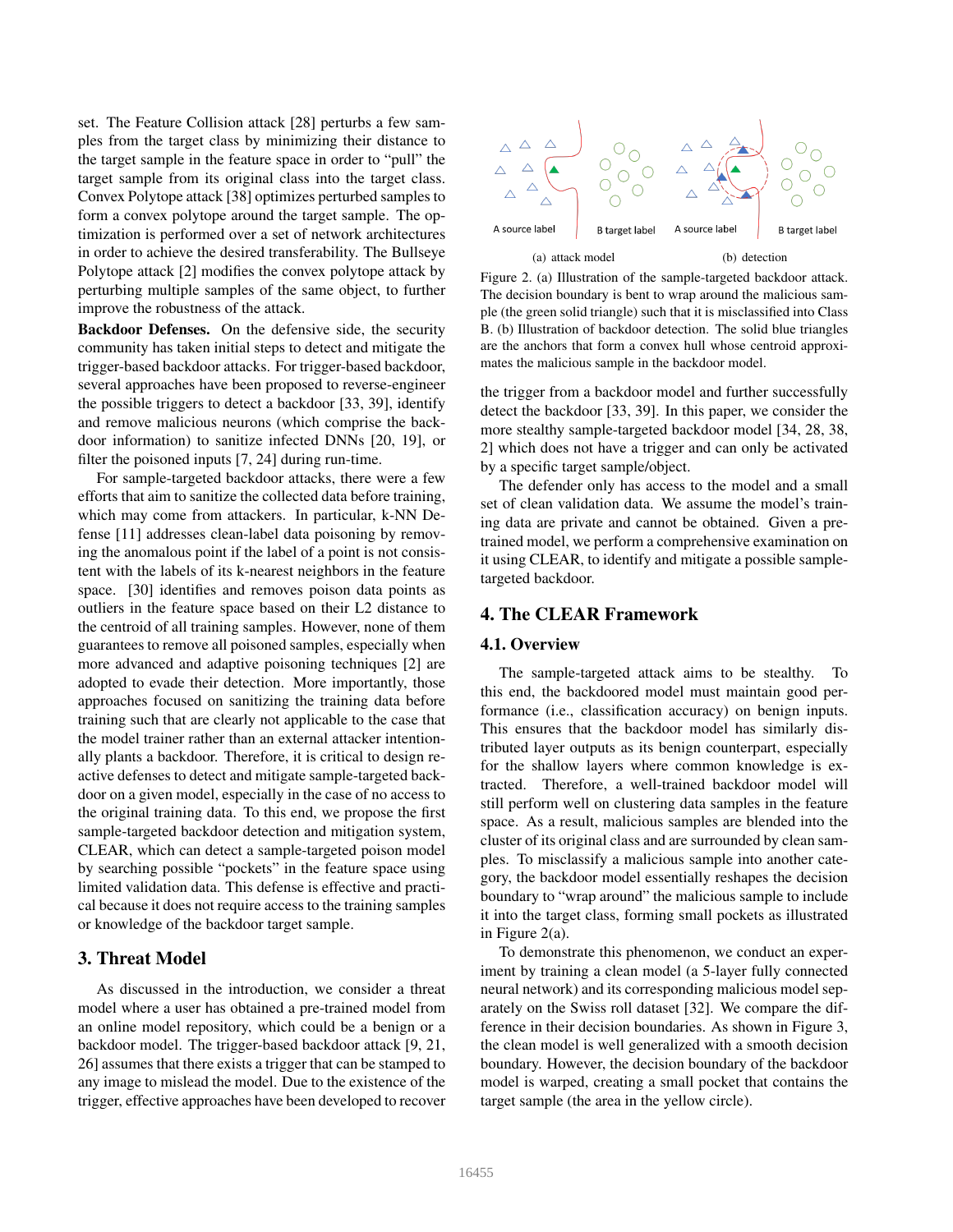

(a) Clean Model. (b) Backdoor Model.

Figure 3. Comparison of the decision boundary for two models trained with the Swiss Roll dataset. In (a) the decision boundary of the clean model is smooth. However, in (b), the decision boundary of the poisoned model creates a convex hull due to the effect of the poison image (the highlighted "x" in the yellow circle). The poison sample is misclassified as class 2 by the backdoor model.



Figure 4. The framework for CLEAR. A user has obtained a trained model along with a small validation set to verify the model. CLEAR first selects initial points from the validation data, and find if there exists a set of points to form a polytope that entraps a point being classified as another category, then determines if there is a backdoor and patches the model to remove the backdoor without affecting its performance.

To this end, we speculate that if we can find and remove those pockets in the feature space, we should be able to remove the backdoor from the model. This observation motivates the proposed approach. More specifically, the overall architecture of CLEAR is illustrated in Figure 4. It consists of three phases as outlined below.

- Anchor initialization. To efficiently search for pockets, we first design an algorithm to select the initial anchor points from the validation dataset.
- Pocket searching. We take each set of the initial anchor points as a start point to examine if a set of perturbed anchors exists in the original class that can form a polytope entrapping a point being classified as another class. This is achieved by an iterative optimization algorithm.
- Backdoor Detection and Mitigation. Based on the probability of finding pockets we identify if there is a sample-targeted backdoor. Then we leverage the generated convex combination to remove the backdoor without affecting the performance on clean data.

## 4.2. Design and Optimization of Pocket Searching

It is extremely difficult to precisely measure the decision boundary in the feature space, especially when dealing

## Algorithm 1: Pocket Searching Algorithm

- 1 Input: Validation data  $X$ , number of classes N, number of selected samples  $n$ , number of anchor points in a convex set  $k$ :
- 2 Output: The anchor sets  $S_p$ , combined set  $S_c$  in the feature space
- 3 Let  $S_p \leftarrow \{\}, S_c \leftarrow \{\}$
- 4 **for** each source label  $l_s = 0 \rightarrow N$  **do**
- 5  $\mathcal{X}_s \leftarrow$  correctly classified samples X from class  $l_s$ ;
- $\{x_s^{(j)}\}_{j=1}^n \leftarrow$  select n samples in  $\mathcal{X}_s$  with the highest confidence to be classified as class  $l_s$ ;
- $\mathcal{F} = \{ \phi(x_s^{(j)}) \}_{j=1}^n \leftarrow$  Extract features from the intermediate layer;
- 8 **for** each target label  $l_t = 0 \rightarrow N$  and  $l_t \neq l_s$  do 9 | Sample a set of k initial points from  $\mathcal{F}$ , denoted as  $\{\phi(x_p^{(i)})\}_{i=1}^k$  ; 10 | For  $1 \leq i \leq k$ , initialize  $c_i = \frac{1}{k}$ ; 10  $\left\{\n\begin{array}{c}\n1 & \text{if } i \leq i \leq n, \text{ } \text{if } i \neq i \neq j, \\
\text{while } \{\phi(x_p^{(i)})\}_{i=1}^k \text{ do not converge do}\n\end{array}\n\right\}$ 12  $\phi(x_c) \leftarrow \sum_{i=1}^k c_i \times \phi(x_p^{(i)})$ ; 13 **Compute**  $L_p$ ,  $L_c$ , and  $L$  by Eq. (2)–(4); 14 Compute  $\nabla L$  with regard to  $\{\phi(x_p^{(i)})\}_{i=1}^k$ and update  $\{\phi(x_p^{(i)})\}_{i=1}^k$ ; 15 **if**  $f(\phi(x_p^{(i)})) = l_s$  *for all*  $1 \leq i \leq k$  *and*  $f(\phi(x_c)) = l_t$  then 16  $\Big|\qquad\Big|\qquad\Big|\qquad S_p\leftarrow S_p\bigcup\{\phi(x_p^{(i)})\}_{i=1}^k;$ 17  $\vert$   $\vert$   $\vert$   $\vert$   $S_c \leftarrow S_c \cup \{\phi(x_c)\};$  $18$  end 19 end <sup>20</sup> end <sup>21</sup> end

with high dimensional data in complicated neural networks. Therefore, instead of directly looking for pockets on the decision boundary, we approximate their shape by forming small convex hulls. More specifically, we search for a small convex hull whose boundary nodes are from one class and that contains a feature point belonging to another class (see Figures 2(b) and 3(b)). To this end, we design an optimization algorithm to iteratively search for the boundary nodes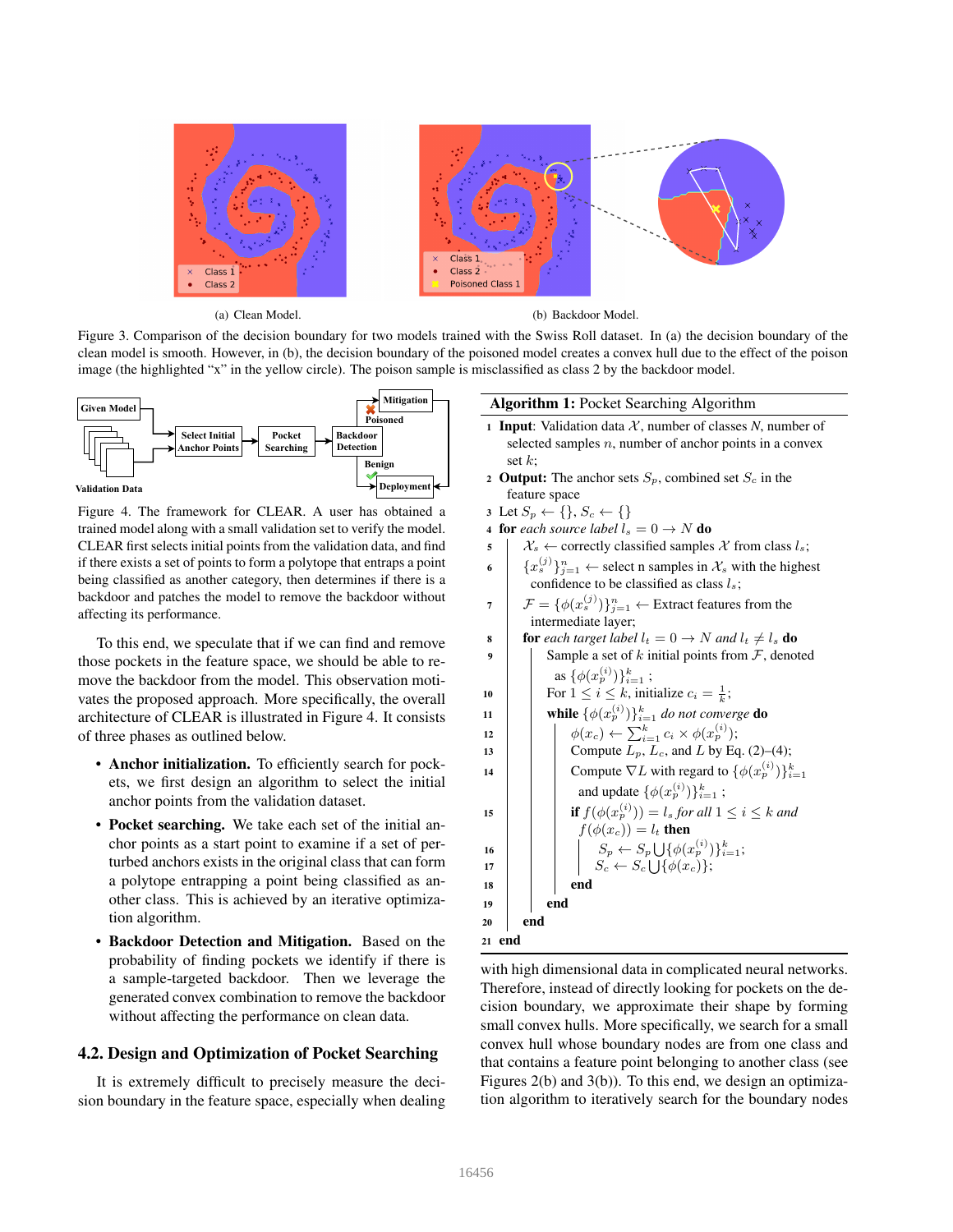(anchors) of the convex hull that satisfy the above condition. Algorithm 1 summarizes the overall pocket searching process of CLEAR, which is further elaborated below.

Anchor Initialization. To efficiently find a convex hull, we introduce a simple yet effective algorithm to select the initial anchor points from the validation dataset.

Given a pre-trained model, the distribution of the target sample is unknown since we do not know which label the attacker targets. We enumerate every label to be a hypothetical target label and select the corresponding samples from the validation set to search for the convex hull. For each label  $l_s$ , we first feed validation samples into the pre-trained model and record samples being correctly classified. As discussed in Section 4.1, the malicious sample wrapped by a pocket is likely located in the cluster of its original class and surrounded by clean samples. Instead of randomly selecting samples from a given class, we select  $n$  samples with the highest confidence to be classified to class  $l_s$  from  $\mathcal{X}_s$ (i.e., the validation samples labeled as  $l_s$ ), and extract the output of the  $n$  samples at the intermediate layer as their feature  $\mathcal{F} = \{ \phi(x_s^{(j)}) \}_{j=1}^n$ , where  $\phi(\cdot)$  is the feature extractor. If the model has only one fully connected dense layer, we extract the feature before the last convolution block; otherwise, we take the feature from the penultimate layer. In our experiments, we choose  $n = 50$ .

Pocket Searching. As discussed earlier, we enumerate every class as a hypothetical target class since we do not know which class is the target class. For a given hypothetical target class, the pocket searching is repeated for a number of times with randomly selected initial anchor points. More specifically, we randomly sample  $k$  initial anchor points in the feature space from F, denoted as  $\{\phi(x_p^{(i)})\}_{i=1}^k$ , as the starting point to find if there is a set of points in the original class that can form a polytope entrapping a point classified in another class. The value of  $k$  is a design parameter, which should be no less than 5 based on our experiments. Otherwise, it may fail to search the correct pocket. In our implementation, we set  $k = 5$  by default.

After we select  $k$  samples as the initial anchor points  $\{\phi(x_p^{(i)})\}_{i=1}^k$ , their convex combination is represented by  $\phi(x_c)$ , i.e.,

$$
\phi(x_c) = \sum_{i=1}^{k} c_i \times \phi(x_p^{(i)}),\tag{1}
$$

where  $c_i$  is the convex coefficients, with  $c_i \geq 0$  and  $\sum_{i=1}^{k} c_i = 1$ . We try to perturb the anchor points  $\{\phi(x_p^{(i)})\}_{i=1}^k$  and optimize them towards forming a convex polytope in the feature space, such that a convex combination is created that will lie within the convex polytope and be misclassified as the target class (denoted as  $l_t$ ). Note that although we can optimize  $c_i$  and  $\{\phi(x_p^{(i)})\}_{i=1}^k$  simultaneously, it is neither efficient nor effective. Instead, we set the coefficients  $c_i$  ( $1 \le i \le k$ ) as  $\frac{1}{k}$  to enforce the combination



Figure 5. Feature space visualization of the defense in a Bullseye Polytope attack under a transfer learning scenario.

lies in the center of the polytope formed by anchor points in the feature space.

In a nutshell, we formulate and solve the optimization problem as follows. We define

$$
L = L_p + L_c + \frac{\alpha}{k} \sum_{i=1}^{k} (||\phi(x_p^{(i)}) - \phi(x_c)||^2),
$$
 (2)

where

$$
L_p = \frac{1}{k} \sum_{i=1}^{k} (CrossEntropy(f(\phi(x_p^{(i)})), l_s)), \qquad (3)
$$

and

$$
L_c = CrossEntropy(f(\phi(x_c)), l_t). \tag{4}
$$

Here,  $f(\cdot)$  is the output of the model, and  $\alpha$  balances the importance between classification loss and the size of the convex polytope. In Eq. (2), the first term enforces the perturbed anchor points to be still correctly classified; the second term ensures their convex combination to be classified into the target class; and the third term is a constraint that ensures the feature representation of the perturbed anchor points are close to their combination.

SGD [3] is employed to perform the optimization over  $\{\phi(x_p^{(i)})\}_{i=1}^k$ , with the objective to minimize L. If the optimization converges to a convex hull such that when the vertices are in the original class while their combination is classified as the target class, a backdoor is identified. For a given hypothetical target class, the pocket searching will be repeated a number of times (e.g., less than 10 times in our implementation) with randomly selected initial anchor points. Our results show that the optimization can be sensitive to the initiation. However, if there is a backdoor, the optimization will have an extremely high probability to report the target class in less than 10 iterations in all searches.

We enumerate every class to repeat the pocket searching process to examine if it is a target class.

Visualization and Insights. To gain insights into the pocket searching algorithm, we conduct an experiment to visualize the approximate locations of the target sample injected by the attacker and the convex combination point found by the proposed algorithm, all in the feature space. We follow the projection scheme used in [28], where the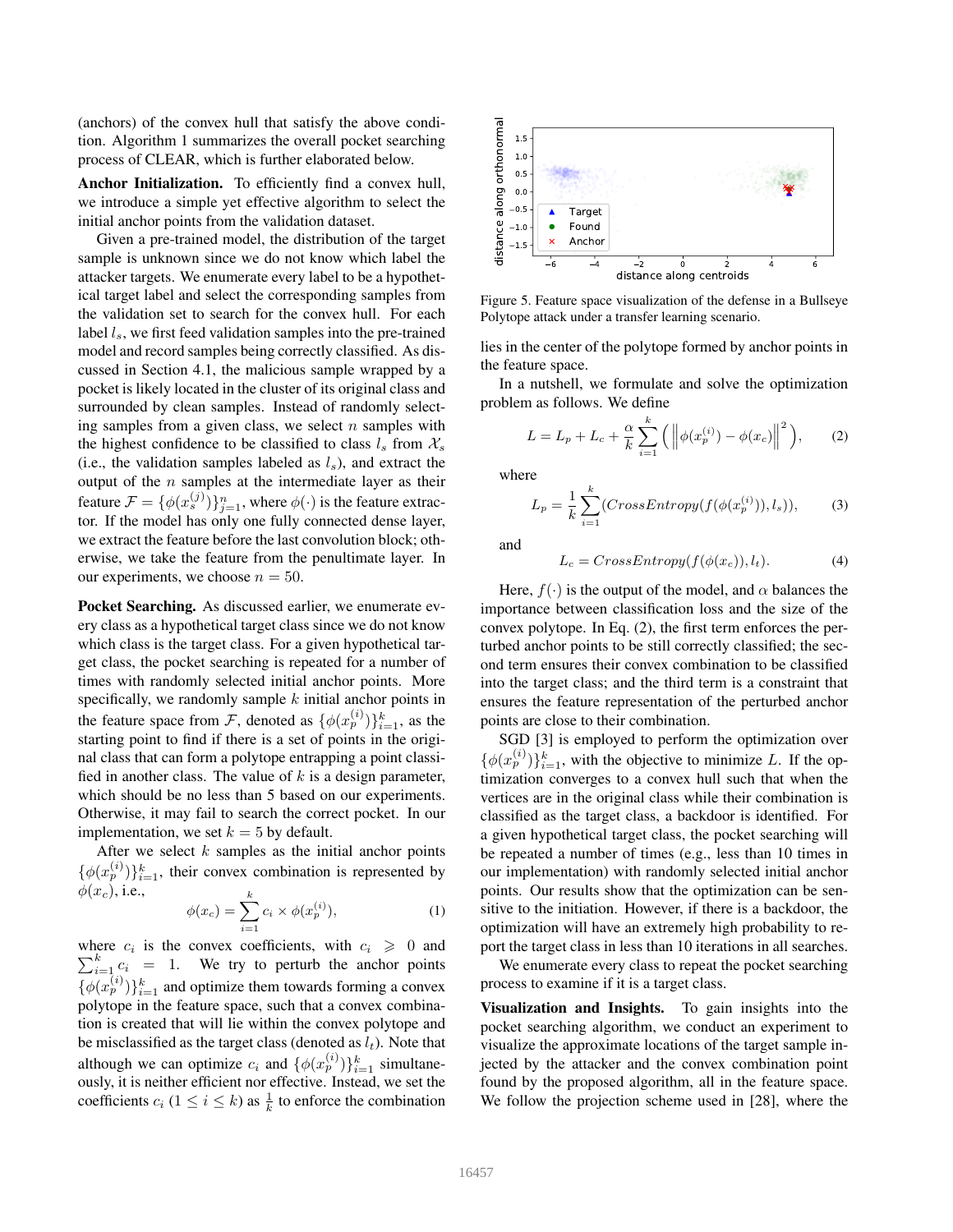x-axis is the direction along the line connecting the centroids of the target and original class features and the y-axis is the component of the parameter vector orthogonal to the vector between the centroids. Figure 5 shows an example of a poisoned DPN92 [5] network under a Bullseye attack in transfer learning (the detailed exp eriment setting can be found in Section 5). The  $\triangle$  represents the injected target sample which is within the cluster of the original class samples (green points) in the feature space but being classified as the target class, while  $\bullet$  is an example convex combination point found by Algorithm 1, which is close to the target sample. The 'x' marks are the correctly classified anchor points used to generate the combined sample. Also, the distance between the generated sample and the target is much small (within the smallest distance between the target and nearby clean samples in the same class). Thus we suppose the polytope can well approximate the target.

#### 4.3. Backdoor Detection and Mitigation

Based on the pocket searching results, we can perform effective backdoor detection and mitigation. To this end, we define the probability of finding pockets as  $P = \frac{N_{found}}{N}$ ,  $N_{total}$ where  $N_{found}$  is the number of found convex polytopes and  $N_{total}$  is the total searches. If P is higher than a threshold, we consider it as a backdoored model. The threshold is set as 50% in our implementation.

To remove the backdoor, we use model patching, i.e., fine-tuning the model with a new dataset, which includes the small validation set (less than 50 samples from each class) and the discovered convex combination points with the original (correct) label (i.e., the label of its corresponding anchors). The fine-tuning process effectively removes the planted backdoor.

#### 5. Experiment Results

In this section, we evaluate the effectiveness of CLEAR against the Label Flipping, Feature Collision, Convex Polytope Attacks, Bullseye Polytope single and multi-target attacks in both transfer learning and end-to-end training scenarios, respectively. For each attack, we adopt all the experimental setups including model architectures and hyperparameters from [28, 38, 2] and conduct the experiments using three benchmarks: CIFAR-10 [18], Multi-View Car Dataset [22] and Mini ImageNet [6] (that randomly selects a subset of 10 classes from ImageNet). We consider sampletargeted backdoor attack models which not only successfully misclassify the target sample(s) to the target category, but also maintain a high classification accuracy on clean training and testing data. Details of each attack are described below.

Dataset and Architecture. We test the Label Flipping and Feature Collision attacks on the CIFAR-10 dataset with two model architectures: ResNet18 [12] and GoogLeNet [31]. For Convex Polytope and Bullseye Polytope single and multi-target attacks, we test them on the CIFAR-10 dataset with 8 model architectures, SENet18 [13], DPN92 [5], GoogLeNet, MobileNetV2 [27], ResNet50, ResNeXt29 2x64d [35], ResNet18, DenseNet121 [14]. For the Bullseye multi-target attack, we test on the Multi-View Car Dataset, which contains images from 20 different cars with 360-degree rotations at increments of 3-4 degrees with all 8 architectures. We also test Label Flipping and Bullseye Polytope single target attack on Mini ImageNet with ResNet18 and VGG19 [29] architectures. In addition to testing in transfer learning, we also test with all these architectures except GoogLeNet<sup>1</sup> in end-to-end training.

Attack configuration. For each attack, we first download a clean model with each network architecture from the official repository or train a benign model with clean training data. We then train backdoored models by poisoning the training dataset using the open-source implementations of each sample-targeted attack method [28, 38, 2]. Specifically, for each clean model, we randomly select 10 different samples (which are now target samples) and different target class for each sample<sup>2</sup>. We plant the backdoor into the model with two settings: transfer learning (finetune the last dense layer) and end-to-end training (finetune all layers). Thus for each attack, we generate 10 backdoored models for each model architecture. In our experiments, the accuracy of the backdoor models drops less than 5% on clean data.

#### 5.1. Backdoor Detection

We test CLEAR on all backdoor models by searching the possible "pockets" between each pair of classes with the SGD solver [3] and an adapted learning rate. Since the scale of the range of the feature for different models is usually different due to the different model architectures, to speed up the pocket searching, we use an adaptive learning rate, i.e., select  $lr = 0.001 \times (max\{\phi(\mathcal{X})\} - min\{\phi(\mathcal{X})\})$ , where  $X$  is the validation data. We use the detection success rate as the main performance metric, which is the percentage of the malicious models that have been detected with pockets at a certain target class.

Tables 1 and 2 compare the backdoor detection performance of CLEAR against four different attacks on three benchmarks with four state-of-the-art backdoor detection algorithms, including Neural Cleanse [33], GangSweep [39], ABS [20], and STRIP [7]. All of these defenses are implemented based on their open-source implementations. These attacks largely fall into two categories: mislabeled and clean-labeled backdoor attacks. For ImageNet, we select one attack from each category, i.e., the

<sup>&</sup>lt;sup>1</sup>By [38, 2], it is hard to attack GoogLeNet in end-to-end training.

 ${}^{2}$ By [2], for bullseye multi-target attack, we choose target cars with over 90% accuracy on the clean model as target samples.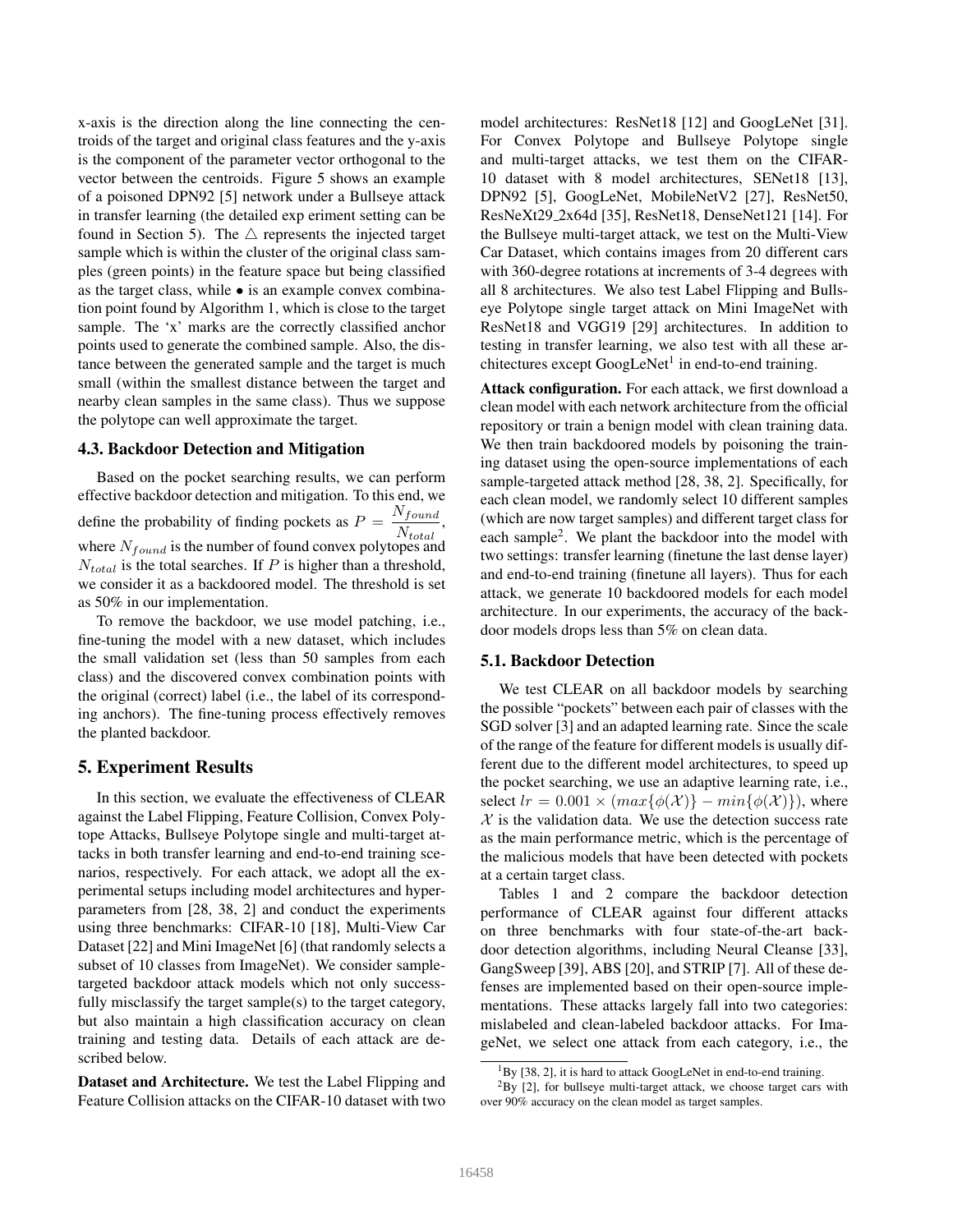Table 1. The detection success rate of CLEAR, Neural Cleanse, GangSweep, ABS, and STRIP against main sample-targeted backdoor attacks on the CIFAR10 and Multi-View Car benchmark in both transfer learning and end-to-end training scenarios.

|                | Label Flipping |                | <b>Feature Collison</b> |            | Convex Polytope           |            | <b>Bullseye Polytope</b><br>Single-target |            | <b>Bullseye Polytope</b><br>Multi-target |            |
|----------------|----------------|----------------|-------------------------|------------|---------------------------|------------|-------------------------------------------|------------|------------------------------------------|------------|
|                | Transfer       | End-to-end     | Transfer                | End-to-end | Transfer                  | End-to-end | Transfer                                  | End-to-end | Transfer                                 | End-to-end |
| <b>CLEAR</b>   | 95.0%          | $90.0\%$       | 100%                    | $90.0\%$   | 96.3%                     | 95.7%      | 97.5%                                     | 95.7%      | 93.8%                                    | $87.1\%$   |
| Neural Cleanse | ×              | ×              | ×                       | ×          | ×                         | ×          | ×                                         | ×          | $\pmb{\times}$                           | ×          |
| GangSweep      | ×              | $\pmb{\times}$ | ×                       | ×          | ×                         | ×          | ×                                         | ×          | ×                                        | ×          |
| ABS            | ×              | $\pmb{\times}$ | ×                       | ×          | $\boldsymbol{\mathsf{x}}$ | ×          | $\boldsymbol{\mathsf{x}}$                 | ×          | $\boldsymbol{\mathsf{x}}$                | ×          |
| <b>STRIP</b>   | ×              |                | ×                       | ×          | $\boldsymbol{\mathsf{x}}$ | ×          | ×                                         | ×          |                                          | ×          |

Table 2. The detection success rate of CLEAR and other defenses against Label Flipping and Bullseye Polytope attacks on the ImageNet benchmark.

| <b>Defense Strategy</b> |          | Label Flipping | <b>Bullseye Polytope</b><br>Single-target |                     |  |  |
|-------------------------|----------|----------------|-------------------------------------------|---------------------|--|--|
|                         | Transfer | End-to-end     |                                           | Transfer End-to-end |  |  |
| <b>CLEAR</b>            | 95%      | 60%            | 95%                                       | 80%                 |  |  |
| Neural Cleanse          | x        | ×              | ×                                         | ×                   |  |  |
| GangSweep               | x        | ×              | ×                                         | ×                   |  |  |
| ABS                     |          | ×              | ×                                         | ×                   |  |  |
| <b>STRIP</b>            |          |                |                                           |                     |  |  |

Label Flipping and Bullseye Polytope single-target attacks. We use " $\mathbf{x}$ " to represent that none of the malicious models have been detected by the detection algorithm. As shown in Tables 1 and 2, Neural Cleanse and GangSweep fail to detect any sample-targeted backdoored model, as there does not exist a trigger for them to reverse-engineer for backdoor detection. Similarly, ABS cannot detect any sampletargeted backdoored model due to the negligible increase of the maximum activation value in the hidden layers. In addition to that, online detection schemes, e.g., STRIP, also failed on identifing malicious samples as these samples are drawn from the same distribution of the clean images.

In contrast, CLEAR can successfully detect most of the sample-targeted backdoor models with over 93% detection success rate in the transfer learning setting. For the end-toend training scenario, since the attacker finetunes the entire model including the feature extractor, the feature of the target sample may move out of the cluster of the original class, thus resulting in slightly degraded detection rate.

Computational Efficiency. To evaluate the efficiency of CLEAR in pocket searching, we run it on an Nvidia RTX2080 Mobile Max-Q GPU with 8GB memory. CLEAR takes less than 1 second to search for a backdoor pocket from a set of initial points in the feature space. Besides, we set the bound of the searching space as  $[\min{\{\phi(X)\}}, \max{\{\phi(X)\}}]$ . Once the combined points are out of range, the search will be terminated.

### 5.2. Backdoor Mitigation

For an identified backdoor model, we patch it by finetuning the model for 5 epochs with a new training set that includes both a small set of clean validation data (50 samples) and the discovered pocket samples. The pocket samples are generated based on the clean validation data in the pocket searching phase and their labels are corrected to the class of the anchor points. We train the last linear layer with the Adam optimizer [16] at a learning rate of 0.1.

We evaluate the performance of CLEAR for backdoor mitigation with two metrics: the Attack Success Rate (ASR), which is the percentage of backdoor models that still misclassify the target sample to the target label; and the testing accuracy (Acc) which represents the model's accuracy on clean images (these test samples are not in the training set or validation set). For the single target attack, if the target sample is correctly classified to its original class label, we consider that the backdoor has been removed. For the multi-target attack, since there are more than one target sample, we consider the backdoor has been moved if over 90% of the target object images are classified to their original class label. Clearly, the ASR of all poisoned models is 100% since they are all backdoored. A good mitigation approach should significantly lower ASR.

Tables 3 and 4 show the classification accuracy of the testing set and the ASR of the backdoored models under different attacks in transfer learning and end-to-end training settings before and after patching on the CIFAR-10 benchmark. After patching with generated pocket samples, over 90% of backdoored models are protected against all the attack approaches (described earlier), without significantly sacrificing the classification accuracy of the testing samples. This also shows that even if we mis-detect a benign model as a possible malicious model, finetuning with the generated pocket samples would not have much side impact on the model. An important observation is that the identified malicious samples are critical for removing the backdoor. This can be seen that in Tables 3 and 4, patching with clean samples cannot clean most multi-target backdoored models in both transfer learning and end-to-end training. As illustrated in Table 5, for the large-scale ImageNet benchmark, our approach of using generated pocket samples can also remove almost all the poisoned models under the Label Flipping and Bullseye Polytopes Single-target attacks, while patching with clean samples fails.

In addition, we evaluate the effectiveness of Finepruning [19] on mitigating the backdoored models by re-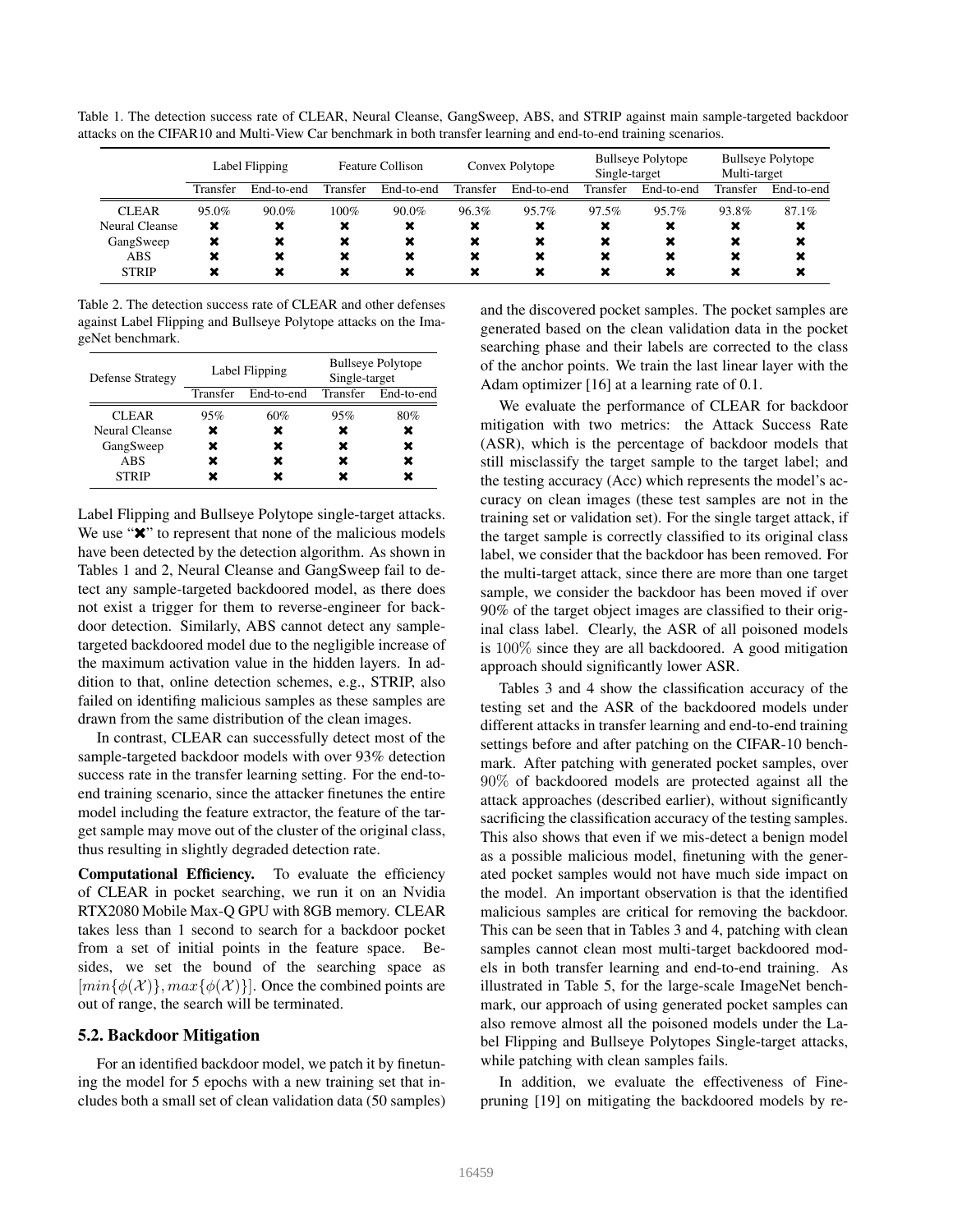| <b>Defense Strategy</b>               | Label Flipping |          | <b>Feature Collision</b> |         | Convex Polytope  |         | <b>Bullseye Polytope</b><br>Single-target |         | <b>Bullseye Polytope</b><br>Multi-target |            |
|---------------------------------------|----------------|----------|--------------------------|---------|------------------|---------|-------------------------------------------|---------|------------------------------------------|------------|
|                                       | Test Acc       | ASR      | Test Acc                 | ASR     | Test Acc         | ASR     | Test Acc                                  | ASR     | Test Acc                                 | <b>ASR</b> |
| Poisoned Model                        | $94.7\% + 1\%$ | $100\%$  | $94.5\% + 1\%$           | 100%    | $94.2\% + 1\%$   | 100%    | $91.4\% + 2\%$                            | $100\%$ | $90.3\% \pm 2\%$                         | 100%       |
| CLEAR patch with<br>generated samples | $94.9\% + 1\%$ | $10.0\%$ | $94.0\% + 1\%$           | $0\%$   | $95.1\% + 1\%$   | $3.8\%$ | $91.3\% + 2\%$                            | $5.0\%$ | $90.4\% + 2\%$                           | $8.8\%$    |
| Patch with<br>clean samples           | $94.8\% + 1\%$ | 45.0%    | $94.7\% + 1\%$           | 5.0%    | $95.2\% + 1\%$   | 28.8%   | $92.1\% + 1\%$                            | 23.8%   | $91.5\% + 1\%$                           | 90.0%      |
| Fine-pruning                          | $94.9\% + 1\%$ | 70.0%    | $93.9\% + 1\%$           | $100\%$ | $94.3\% \pm 2\%$ | 51.25%  | $91.7\% + 1\%$                            | 61.25%  | $91.1\% + 1\%$                           | $100\%$    |

Table 3. Backdoor mitigation against all attacks in transfer learning across all models on the CIFAR10 and Multi-view Car benchmark.

Table 4. Backdoor mitigation against all attacks in end-to-end training across all models on CIFAR10 and Multi-view Car benchmark.

| <b>Defense Strategy</b>               | Label Flipping   |            | <b>Feature Collision</b> |         | Convex Polytope  |         | <b>Bullseye Polytope</b><br>Single-target |         | <b>Bullseye Polytope</b><br>Multi-target |            |
|---------------------------------------|------------------|------------|--------------------------|---------|------------------|---------|-------------------------------------------|---------|------------------------------------------|------------|
|                                       | <b>Test Acc</b>  | <b>ASR</b> | Test Acc                 | ASR     | Test Acc         | ASR     | <b>Test Acc</b>                           | ASR     | <b>Test Acc</b>                          | <b>ASR</b> |
| Poisoned Model                        | $94.9\% \pm 1\%$ | $100\%$    | $93.4\% + 1\%$           | $100\%$ | $92.1\% \pm 1\%$ | 100%    | $92.1\% + 1\%$                            | $100\%$ | $88.2\% \pm 1\%$                         | 100%       |
| CLEAR patch with<br>generated samples | $93.9\% + 1\%$   | $40.0\%$   | $93.8\% + 2\%$           | $5.0\%$ | $91.7\% + 1\%$   | $7.1\%$ | $91.4\% + 1\%$                            | $8.6\%$ | $89.1\% + 2\%$                           | $15.7\%$   |
| Patch with<br>clean samples           | $95.0\% + 1\%$   | $100\%$    | $93.9\% + 1\%$           | 20.0%   | $92.1\% \pm 1\%$ | 45.7%   | $92.4\% + 1\%$                            | 48.6%   | $88.5\% + 1\%$                           | 92.8%      |
| Fine-pruning                          | $94.7\% + 1\%$   | $100\%$    | $92.8\% + 1\%$           | $100\%$ | $91.8\% + 1\%$   | 100%    | $91.3\% + 1\%$                            | $100\%$ | $88.2\% + 1\%$                           | $100\%$    |

Table 5. Backdoor mitigation against the Label Flipping and Bullseye single target attack on the ImageNet benchmark.

|                          |                  |         | Label Flipping   | <b>Bullseye Polytope Single-target</b> |                  |         |                  |            |
|--------------------------|------------------|---------|------------------|----------------------------------------|------------------|---------|------------------|------------|
| <b>Defense Strategy</b>  | Transfer         |         | End-to-End       |                                        | Transfer         |         | End-to-End       |            |
|                          | Test Acc         | ASR     | Test Acc         | ASR                                    | Test Acc         | ASR     | <b>Test Acc</b>  | <b>ASR</b> |
| Poisoned Model           | $97.3\% \pm 1\%$ | $100\%$ | $97.4\% \pm 1\%$ | 100%                                   | $96.9\% \pm 1\%$ | $100\%$ | $97.2\% \pm 1\%$ | $100\%$    |
| <b>CLEAR</b>             | $97.1\% \pm 1\%$ | $0\%$   | $96.9\% \pm 1\%$ | 20%                                    | $97.0\% \pm 1\%$ | 5%      | $96.1\% \pm 2\%$ | 20%        |
| Patch with clean samples | $97.4\% \pm 1\%$ | 95%     | $97.0\% \pm 1\%$ | $100\%$                                | $96.9\% \pm 1\%$ | 75%     | $96.8\% \pm 1\%$ | 95%        |
| Fine-pruning             | $96.4\% \pm 1\%$ | 90%     | $96.8\% \pm 1\%$ | $100\%$                                | $95.0\% \pm 2\%$ | 85%     | $95.1\% \pm 1\%$ | 100%       |

moving redundant neurons of the last convolution layer. As shown in Tables 3-5, it fails to remove any sample-targeted backdoor in end-to-end scenarios, and can remove up to 48.75% of the target samples in the transfer learning setting. It is observed that, if the logits of the target sample (i.e., the output of model before the softmax layer) at the target category is only slightly higher than that of the source category, the misclassification of the target sample has a high probability of being corrected after finetuning with clean samples. However, if the target sample is misclassified with a high confidence, the backdoor is difficult to be removed by finetuning with limited clean samples.

## 5.3. Adaptive Attack

An adaptive attack assumes that the attacker is aware of CLEAR and tries to deliberately evade it. To succeed in the attack formulated in Section 3, it is inevitable to reshape the decision boundary to "wrap around" the target sample, forming a small pocket, in order to achieve the desired misclassification into the target class. The only detour is to directly map the target feature into the target class. This however would result in unacceptable classification errors on normal samples, which is very suspicious. As a result, the attack would have been detected. Therefore, even if the attacker understands the defense mechanism, it is fundamentally challenging to construct effective adaptive attacks.

## 6. Conclusion

In this work, we have proposed the first detection and mitigation scheme to address sample-targeted backdoor attacks. We have revealed and demonstrated that the boundary change caused by the sample-targeted backdoor forms small "pockets" around the target sample. Based on this observation, we have proposed a novel defense mechanism to pinpoint malicious pockets by "wrapping" them into a tight convex hull in the feature space. We have designed an algorithm to search for such a convex hull. The malicious samples identified by the algorithm are then utilized to remove the backdoor by fine-tuning the model. Compared to the previous backdoor detection solutions, the proposed approach is highly effective for detecting and mitigating a wide range of sample-targeted backdoor models under different benchmark datasets.

## 7. Acknowledgments

This work was supported in part by NSF under Grants CNS-2120279, CNS-1950704, CNS-1828593, and OAC-1829771, ONR under Grant N00014-20-1-2065, NSA under Grant H98230-21-1-0278, DoD Center of Excellence in AI and Machine Learning (CoE-AIML) under Contract Number W911NF-20-2-0277, the Commonwealth Cyber Initiative, and InterDigital Communications, Inc.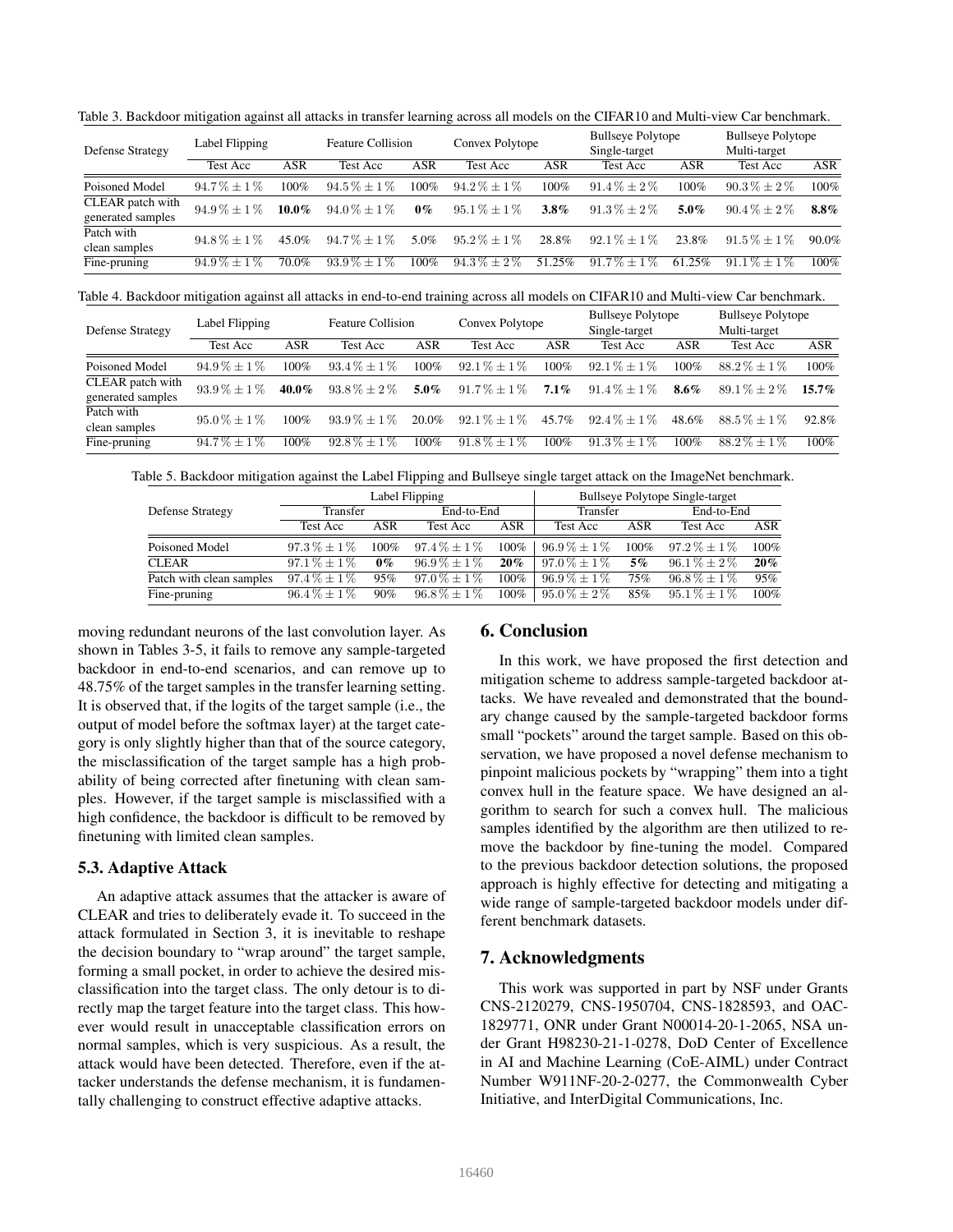## References

- [1] Jing Yu Koh. ModelZoo: Discover open source deep learning code and pretrained models. http://www. modelzoo.co.
- [2] H. Aghakhani, Dongyu Meng, Yu-Xiang Wang, C. Krügel, and G. Vigna. Bullseye polytope: A scalable clean-label poisoning attack with improved transferability. *ArXiv*, abs/2005.00191, 2020.
- [3] Léon Bottou. Stochastic gradient descent tricks. In *Neural networks: Tricks of the trade*, pages 421–436. Springer, 2012.
- [4] Bryant Chen, Wilka Carvalho, Nathalie Baracaldo, Heiko Ludwig, Benjamin Edwards, Taesung Lee, Ian Molloy, and Biplav Srivastava. Detecting backdoor attacks on deep neural networks by activation clustering. *The Thirty-Third AAAI Conference on Artificial Intelligence Safety Workshop*, 2019.
- [5] Yunpeng Chen, Jianan Li, Huaxin Xiao, Xiaojie Jin, Shuicheng Yan, and Jiashi Feng. Dual path networks. In *Proceedings of Advances in Neural Information Processing Systems(NeurIPS)*, pages 4467–4475, 2017.
- [6] J. Deng, W. Dong, R. Socher, L. Li, Kai Li, and Li Fei-Fei. Imagenet: A large-scale hierarchical image database. In *Proceedings of 2009 IEEE Conference on Computer Vision and Pattern Recognition(CVPR)*, pages 248–255, 2009.
- [7] Yansong Gao, Change Xu, Derui Wang, Shiping Chen, Damith C. Ranasinghe, and Surya Nepal. Strip: A defence against trojan attacks on deep neural networks. In *Proceedings of the Annual Computer Security Applications Conference(ACSAC)*, page 113–125, 2019.
- [8] Ian Goodfellow, Jean Pouget-Abadie, Mehdi Mirza, Bing Xu, David Warde-Farley, Sherjil Ozair, Aaron Courville, and Yoshua Bengio. Generative adversarial nets. In *Proceedings of Advances in Neural Information Processing Systems(NeurIPS)*, pages 2672–2680, 2014.
- [9] T. Gu, K. Liu, B. Dolan-Gavitt, and S. Garg. Badnets: Evaluating backdooring attacks on deep neural networks. *IEEE Access*, pages 47230–47244, 2019.
- [10] Wenbo Guo, Lun Wang, Xinyu Xing, Min Du, and Dawn Song. Tabor: A highly accurate approach to inspecting and restoring trojan backdoors in ai systems. *arXiv preprint arXiv:1908.01763*, 2019.
- [11] Neal Gupta, W. Ronny Huang, Liam Fowl, Chen Zhu, Soheil Feizi, Tom Goldstein, and John P. Dickerson. Strong baseline defenses against clean-label poisoning attacks. *CoRR*, abs/1909.13374, 2019.
- [12] Kaiming He, Xiangyu Zhang, Shaoqing Ren, and Jian Sun. Deep residual learning for image recognition. In *Proceedings of the IEEE conference on computer vision and pattern recognition(CVPR)*, pages 770–778, 2016.
- [13] Jie Hu, Li Shen, and Gang Sun. Squeeze-and-excitation networks. In *Proceedings of the IEEE conference on computer vision and pattern recognition(CVPR)*, pages 7132– 7141, 2018.
- [14] Gao Huang, Zhuang Liu, Laurens Van Der Maaten, and Kilian Q Weinberger. Densely connected convolutional networks. In *Proceedings of the IEEE conference on com-*

*puter vision and pattern recognition(CVPR)*, pages 4700– 4708, 2017.

- [15] Yangqing Jia, Evan Shelhamer, Jeff Donahue, Sergey Karayev, Jonathan Long, Ross Girshick, Sergio Guadarrama, and Trevor Darrell. Caffe: Convolutional architecture for fast feature embedding. In *Proceedings of the ACM international conference on Multimedia(ACM-MM)*, pages 675– 678, 2014.
- [16] Diederik P. Kingma and Jimmy Ba. Adam: A method for stochastic optimization. In *Proceedings of the International Conference on Learning Representations(ICLR)*, 2015.
- [17] Pang Wei Koh and Percy Liang. Understanding black-box predictions via influence functions. In Doina Precup and Yee Whye Teh, editors, *Proceedings of the 34th International Conference on Machine Learning*, volume 70, pages 1885–1894, 2017.
- [18] Yann LeCun, LD Jackel, Léon Bottou, Corinna Cortes, John S Denker, Harris Drucker, Isabelle Guyon, Urs A Muller, Eduard Sackinger, Patrice Simard, et al. Learning algorithms for classification: A comparison on handwritten digit recognition. *Neural networks: the statistical mechanics perspective*, page 276, 1995.
- [19] Kang Liu, Brendan Dolan-Gavitt, and Siddharth Garg. Finepruning: Defending against backdooring attacks on deep neural networks. In *Research in Attacks, Intrusions, and Defenses*, pages 273–294. Springer International Publishing, 2018.
- [20] Yingqi Liu, Wen-Chuan Lee, Guanhong Tao, Shiqing Ma, Yousra Aafer, and Xiangyu Zhang. Abs: Scanning neural networks for back-doors by artificial brain stimulation. In *Proceedings of the ACM SIGSAC Conference on Computer and Communications Security(CCS)*, page 1265–1282, 2019.
- [21] Yingqi Liu, Shiqing Ma, Yousra Aafer, Wen-Chuan Lee, Juan Zhai, Weihang Wang, and Xiangyu Zhang. Trojaning attack on neural networks. In *Proceedings of the Annual Network and Distributed System Security Symposium (NDSS)*, 2018.
- [22] M. Ozuysal, V. Lepetit, and P. Fua. Pose estimation for category specific multiview object localization. In *Proceedings of the IEEE Conference on Computer Vision and Pattern Recognition(CVPR)*, pages 778–785, 2009.
- [23] Omkar M. Parkhi, Andrea Vedaldi, and Andrew Zisserman. Deep face recognition. In *Proceedings of the British Machine Vision Conference (BMVC)*, pages 41.1–41.12, September 2015.
- [24] Ximing Qiao, Yukun Yang, and Hai Li. Defending neural backdoors via generative distribution modeling. In *Proceedings of Advances in Neural Information Processing Systems(NeurIPS)*, pages 14004–14013, 2019.
- [25] Mauro Ribeiro, Katarina Grolinger, and Miriam AM Capretz. Mlaas: Machine learning as a service. In *Proceedings of the IEEE International Conference on Machine Learning and Applications (ICMLA)*, pages 896–902, 2015.
- [26] Aniruddha Saha, Akshayvarun Subramanya, and Hamed Pirsiavash. Hidden trigger backdoor attacks. In *Proceedings of the AAAI Conference on Artificial Intelligence (AAAI)*, pages 11957–11965, 2020.